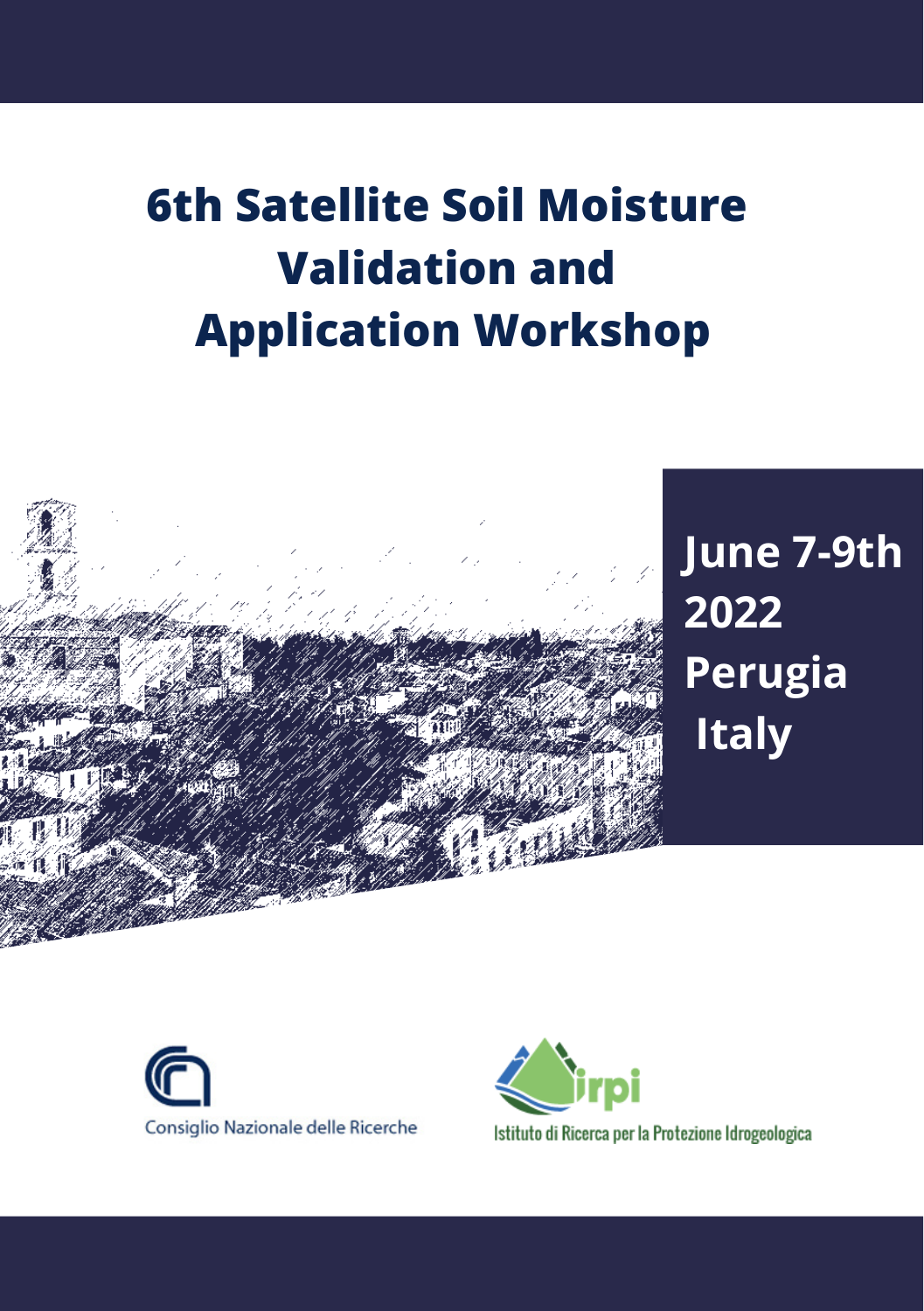# **WELCOME TO PERUGIA!**

### *Dear friends and colleagues,*

*We are very much honoured to welcome all of you to Perugia, in the very "green" centre of Italy.*

*The purpose of the 6th Satellite Soil Moisture and Application Workshop is to discuss and reconcile recent methodological advances in the development, validation and application of global satellite soil moisture observations.*

*The workshop series is unique as it brings together satellite soil moisture users and developers with the aim of deriving and exploiting soil moisture from passive and active microwave satellite missions/sensors (SMAP, SMOS, ASCAT, AMRS-2, Sentinel-1, and other legacy missions) as well as optical instruments (e.g., MODIS, Sentinel-2, and others).*

*Please feel free to contact any member of the organizing committee for information or support, to make your stay in Perugia more comfortable and enjoyable!*

Director of Research Research Institute for Geo-Hydrological Protection National Research Council

Stepnie Commiss

Research Institute for Geo-Hydrological Protection National Research Council

Chustion Masson

**Luca Brocca, PH. D. Stefania Camici, PH.D. Christian Massari, PH.D.**

Research Institute for Geo-Hydrological Protection National Research Council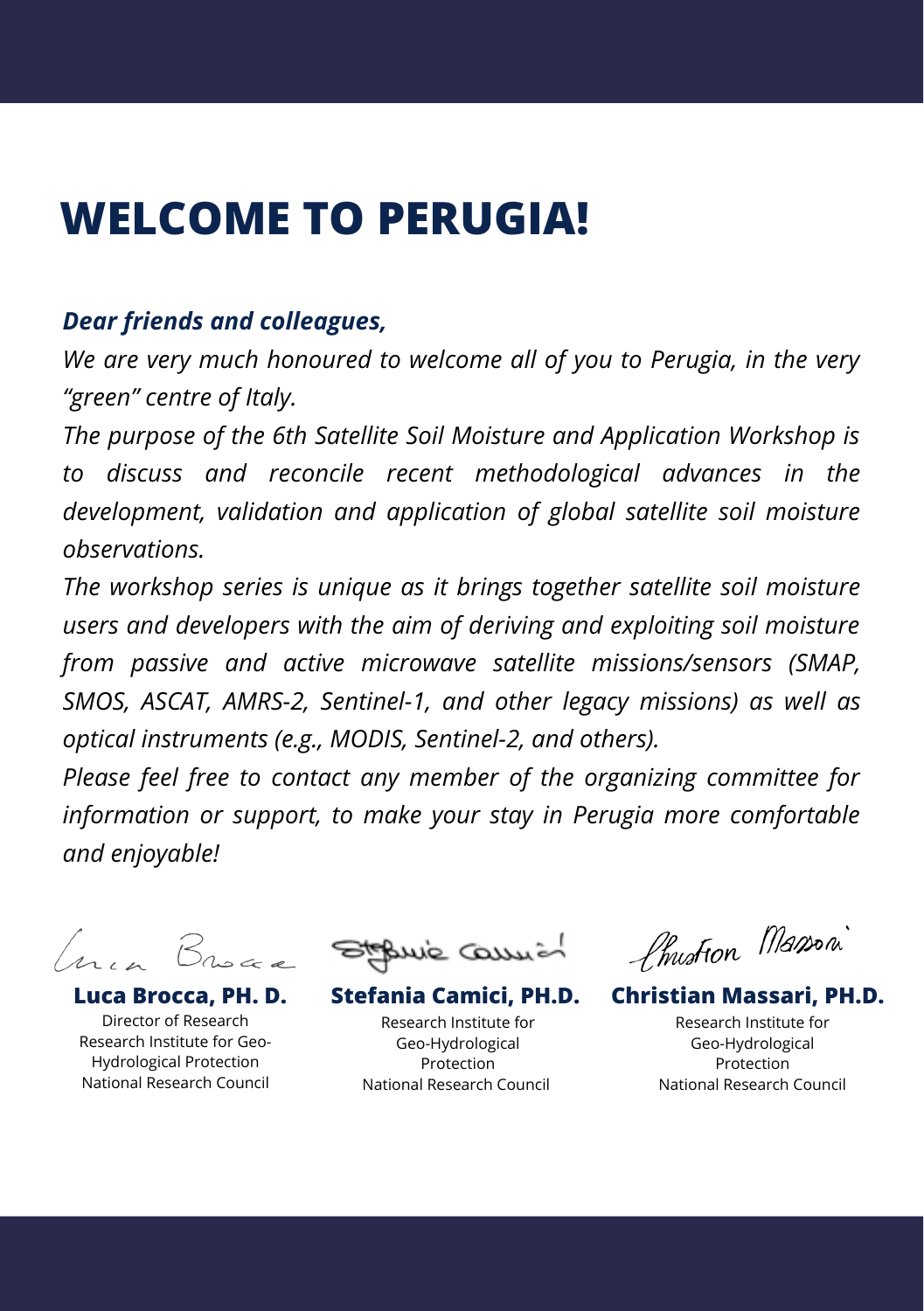# **PROGRAM 6th Satellite Soil Moisture Validation and Application Workshop**

## **Day 1 - 7th June 2022, 15:00-19:00 Venue: Sala dei Notari, Piazza IV Novembre - Perugia**

**From 14:00 Registration**

**PLENARY SESSION Chair : L. Brocca, G. De Lannoy**

#### **15:00: Welcome**

- *Subsurface scattering effects on ascat and sentinel-1 soil moisture retrievals* 1. (**W. Wagner**)
- 2. *Assimilating passive microwave data from SMOS and SMAP to improve groundwater estimates in boreal and tropical peatlands* (**G. De Lannoy**)
- 3. *Satellite-derived soil moisture assimilation and Bias correction at ECMWF* (**D. Fairbairn,** online)
- 4. *Diagnosing and correcting systematic land modelling errors using remotely sensed soil moisture products* (**W. Crow**, online)
- 5. *Revisiting the representativeness of microwave radiometry-based soil moisture products* (**D. Entekhabi**, online)
- 6. *SMOS–lessons learned after more than 12 years in space* (**Y. Kerr**)
- 7. *The CIMR mission: opportunities for soil moisture remote sensing and applications* (**M. Piles**, online)
- 8. *20 years of research in soil moisture* (**L. Brocca**)

#### **19:30 Ice breaker (Tasty appetizers) c/o Umbrò Cafè, Via Sant'Ercolano 4**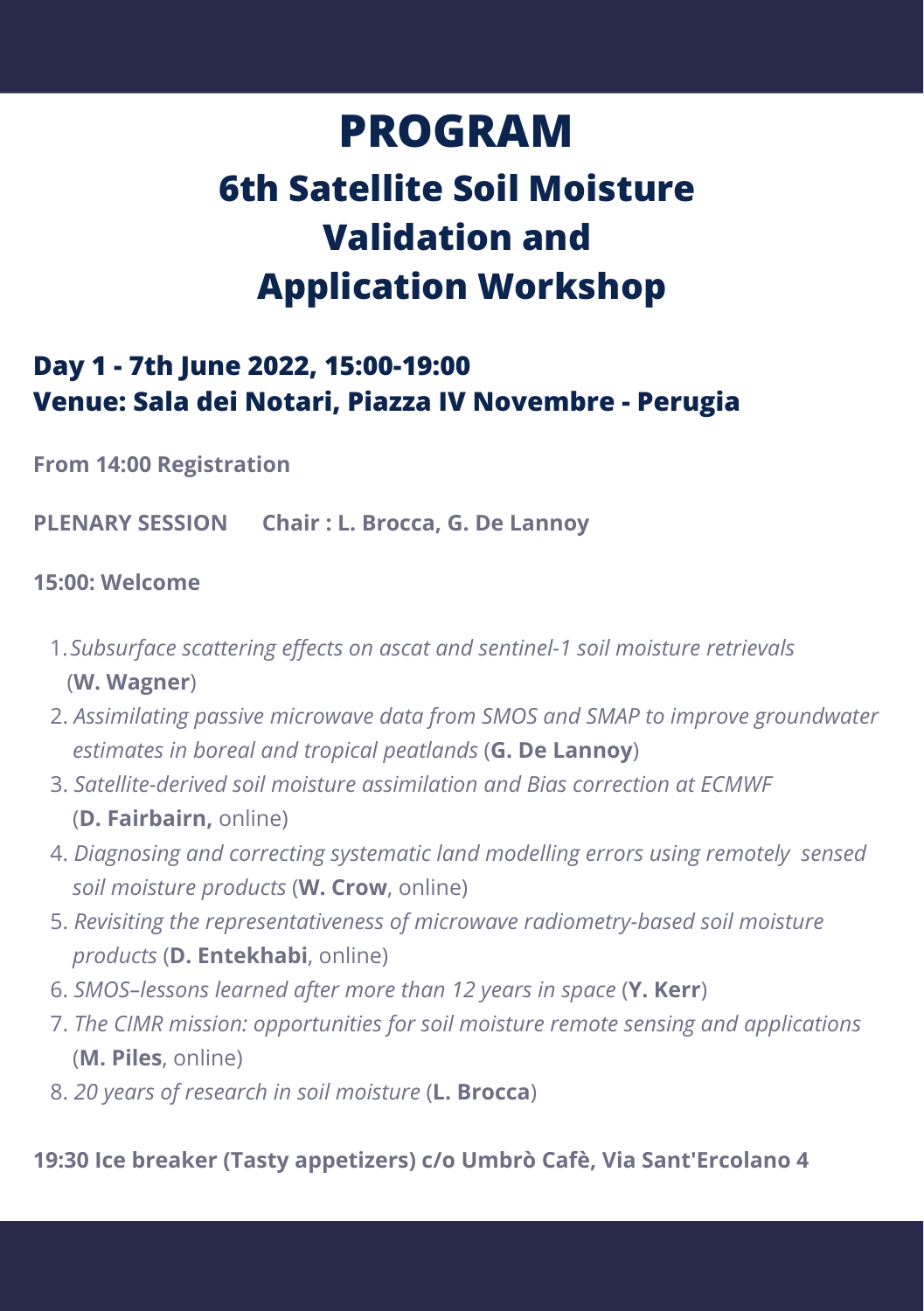## **Day 2 -8th June 2022, 9:00-18:00 Venue: Sina Brufani, Piazza Italia n.12 -Perugia**

**SESSION 1: SATELLITE SOIL MOISTURE RETRIEVAL**

**Block 1 09:00-10:30 Chair : W. Dorigo, E. Tronquo**

- *ESA CCI Soil moisture* (**W. Dorigo**, Invited) 1.
- *Observing soil moisture variation with Sentinel-1 interferometry* (**N. Mira**) 2.
- *A dinsar scheme for the retrieval of soil moisture and soil depth in arid soils* (**K.** 3. **Morrison**)
- *A self-adaptive downscaling method for surface soil moisture over mountain areas* 4. *based on vegetation index-land surface temperature feature space (***W. Zhao***,* online*)*
- *Soil moisture retrieval using multistatic l-band SAR and effective roughness modeling* 5. (**E. Tronquo**)

### **10:30-11:00 Coffee Break**

#### **Block 2 11:00-12:30 Chair : V. Freeman, J. Brombacher**

- 6. *Soil moisture mapping with spire's GNSS-R satellites enhanced by the fusion of cygnss and smap soil moisture data products* (**V. Freeman**)
- 7. *Mapping of soil moisture at hig resolution by using AMSR2, Sentinel-1 and machine learning* (**E. Santi**)
- 8. *Measuring soil moisture content through thermal infrared and microwave radiation: a comparison* (**J. Brombacher**)
- 9. *Operational and Sustainable Soil Moisture from the Muon Small Satellite Constellation* (**D. Masters**)
- 10. *Appraising the applicability of optical and SAR remote sensing imagery for farm level soil moisture content estimation* (**S. S. F. Ali**)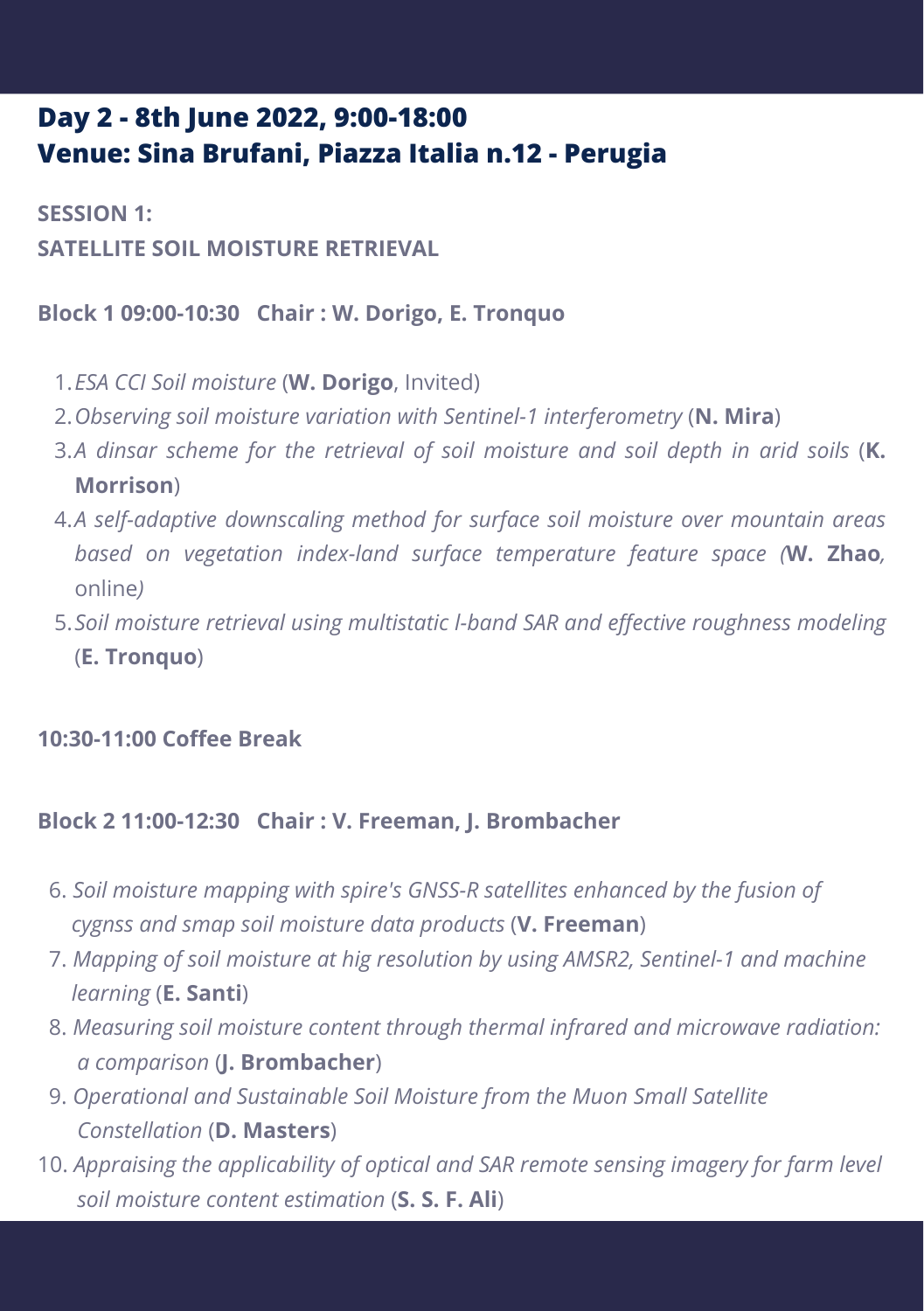#### **12:45-13:45 Lunch Break c/o Ristorante del Sole, Via della Rupe 1**

### **SESSION 2: SATELLITE SOIL MOISTURE VALIDATION AND INTERCOMPARISON**

#### **Block 1 14:30-16:00 Chair : C. Montzka, B. Bauer-Marschallinger**

- *Activities ofWMO soil moisture Expert Team* (**K. Ehlert**, Invited) 1.
- *A national operational near-real time in situ soil moisture network for Switzerland* 2. (**S. Bircher-Adrot**)
- *The international soil moisture network is migrating to a new host* (**W. Korres**) 3.
- *The soil moisture focus area in the CEOS land parameter validation subgroup* (**C.** 4. **Montzka**)
- *Evaluating 1-km soil moisture maps in the framework of the ESA CCI* (**R. Madelon**) 5.

#### **16:00-16:30 Coffee Break**

#### **SESSION 3:**

#### **SATELLITE SOIL MOISTURE APPLICATIONS**

**Block 1 16:30-18:00 Chair : H. Genet, L. Ciabatta**

- *Implications ofsatellite forcing data and high resolution satellite soil moisture* 1. *product on enhanced flood and drought monitoring and forecasting* (**H. Moradkhani**, Invited)
- 2. *Consequences ofpermafrost thaw onarctic-boreal soil moisture dynamics: lessons from long-term in situmonitoring, Alaska, Usa* (**H. Genet**)
- 3. *Characterizing natural variability in complex hydrological systems using Passive Microwave based Climate Data Records: a case study for the Okavango Delta* (**R. Van derSchalie**)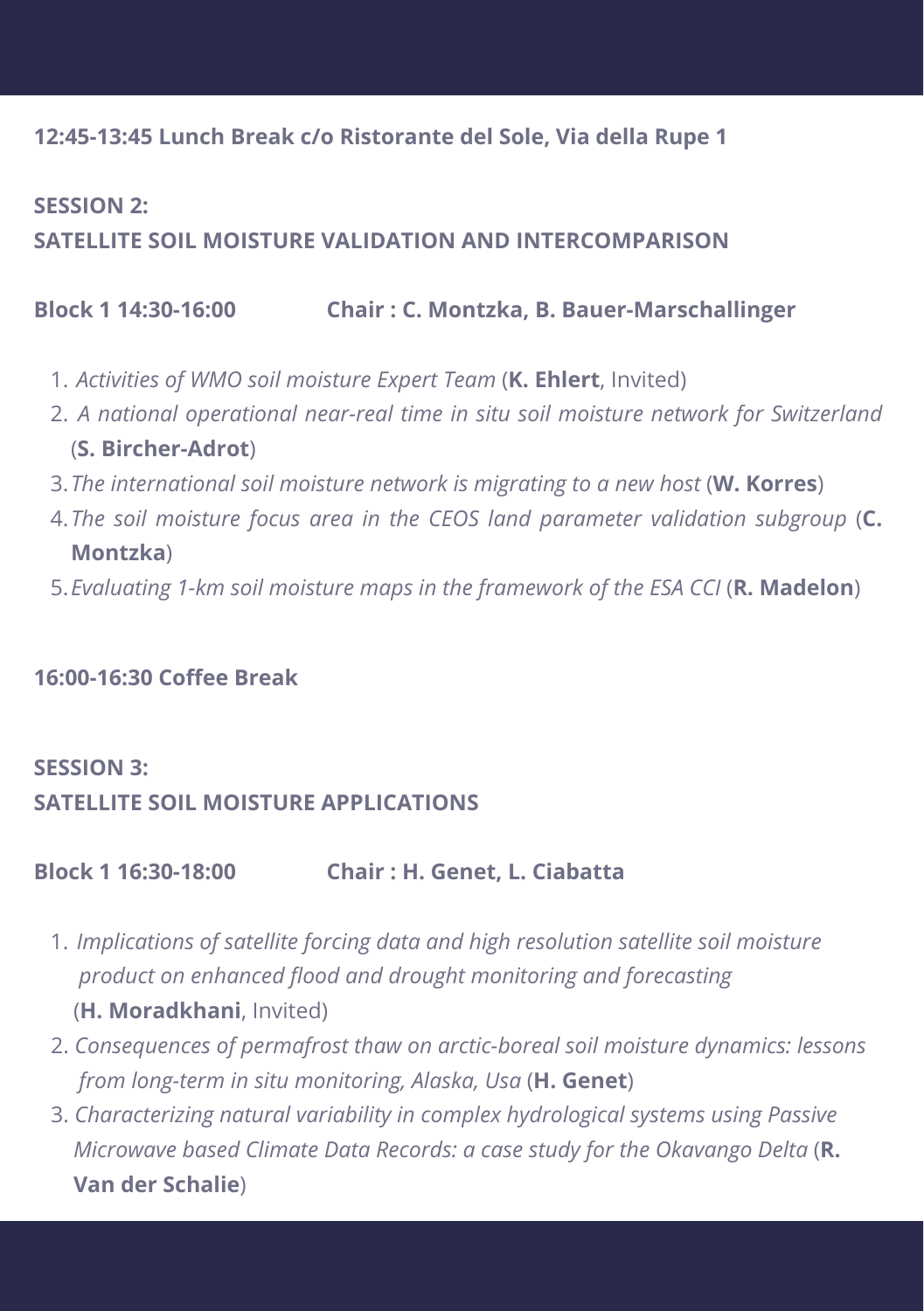- 4. *Assessing the impact of environmental factors and design choices on the performance of satellite soil moisture data assimilation* (**Z. Heyvaert**)
- 5. *A model for shallow landslides occurrence exploiting satellite maps of soil moisture* (**V. Vivaldi**)

**19:30 Conference Dinner c/o Ristorante del Sole (Via della Rupe,1 www.ristorantesole.com)**

# **Day 3 - 9th June 2022, 09:00-17:00 Venue: Sina Brufani, Piazza Italia n.12 - Perugia**

**SESSION 4:**

**SATELLITE SOIL MOISTURE APPLICATIONS IN AGRICULTURE**

**Block 1 09:00-10:30 Chair : S. De Roos, S. Camici**

- *Drought monitoring in the Ebro basin based on high-resolution soil moisture* (**M. J.** 1. **Escorihuela**, Invited)
- *Global long-term climatological SM2RAIN datasets derived from ESA CCI soil* 2. *moisture* (**H. Mosaffa**)
- *Net irrigation requirement under different climate scenarios using aquacrop over* 3. *Europe* (**L. Busschaert**)
- *Optimization of backscatter simulations using a regional version of crop model* 4. *aquacrop and Sentinel-1* (**S. De Roos**)
- *Assessing the value of (satellite) soil moisture for the estimation of irrigation timing* 5. *and water volumes* (**L. Zappa,** online)

**10:30-11:00 Coffee Break**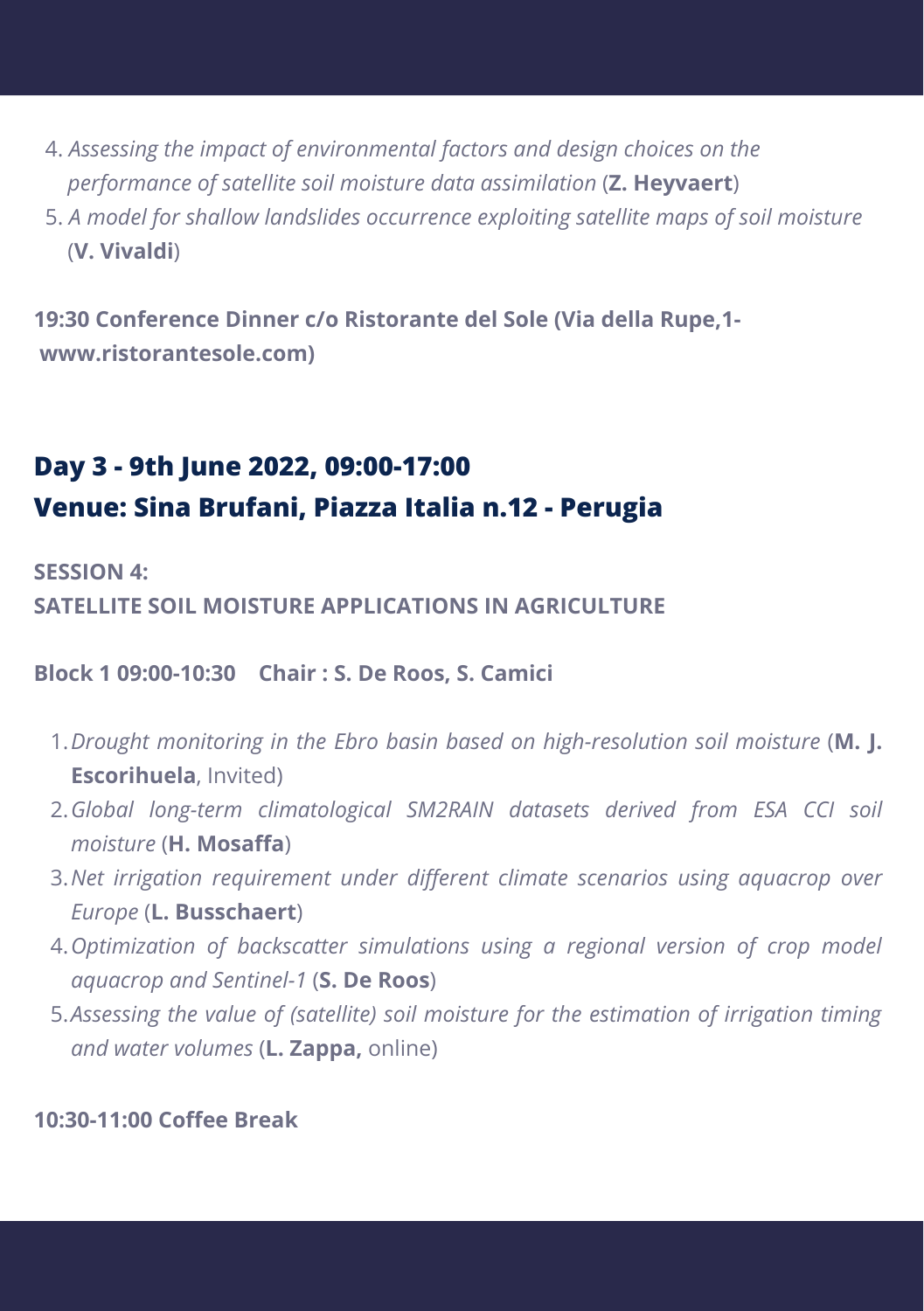#### **Block 2 11:00-12:30 Chair : M. Vreugdenhil, C. Massari**

- *Satellite soil moisture and rainfall for yield prediction in water limited regions* (**M.** 1. **Vreugdenhil**)
- *Assessment of remote sensing products over agricultural sites in northern Italy* 2. *based on cosmic-ray neutrons sensing* (**A. Pirola**)
- *Sentinel-1 data to detect irrigated fields* (**A. Balenzano**, online) 3.
- *On the potential of Sentinel-1 backscatter to improve land surface model irrigation* 4. *estimates* (**S. Modanesi**)
- *Usability of satellite soil moisture for predicting crop yield in the Pannonian basin* 5. (**W. Dorigo**)

#### **12:45-13:45 Lunch Break c/o Ristorante del Sole, Via della Rupe 1**

#### **DISCUSSION**

**Workshop conclusion and recommendations 14:30-17:00**

**L. Brocca, G. De Lannoy , W. Dorigo ,K. Ehlert, M.J. Escorihuela ,Y. Kerr, W. Wagner.**

**Chair: K. Scipal**

**17:30 Perugia City Tour**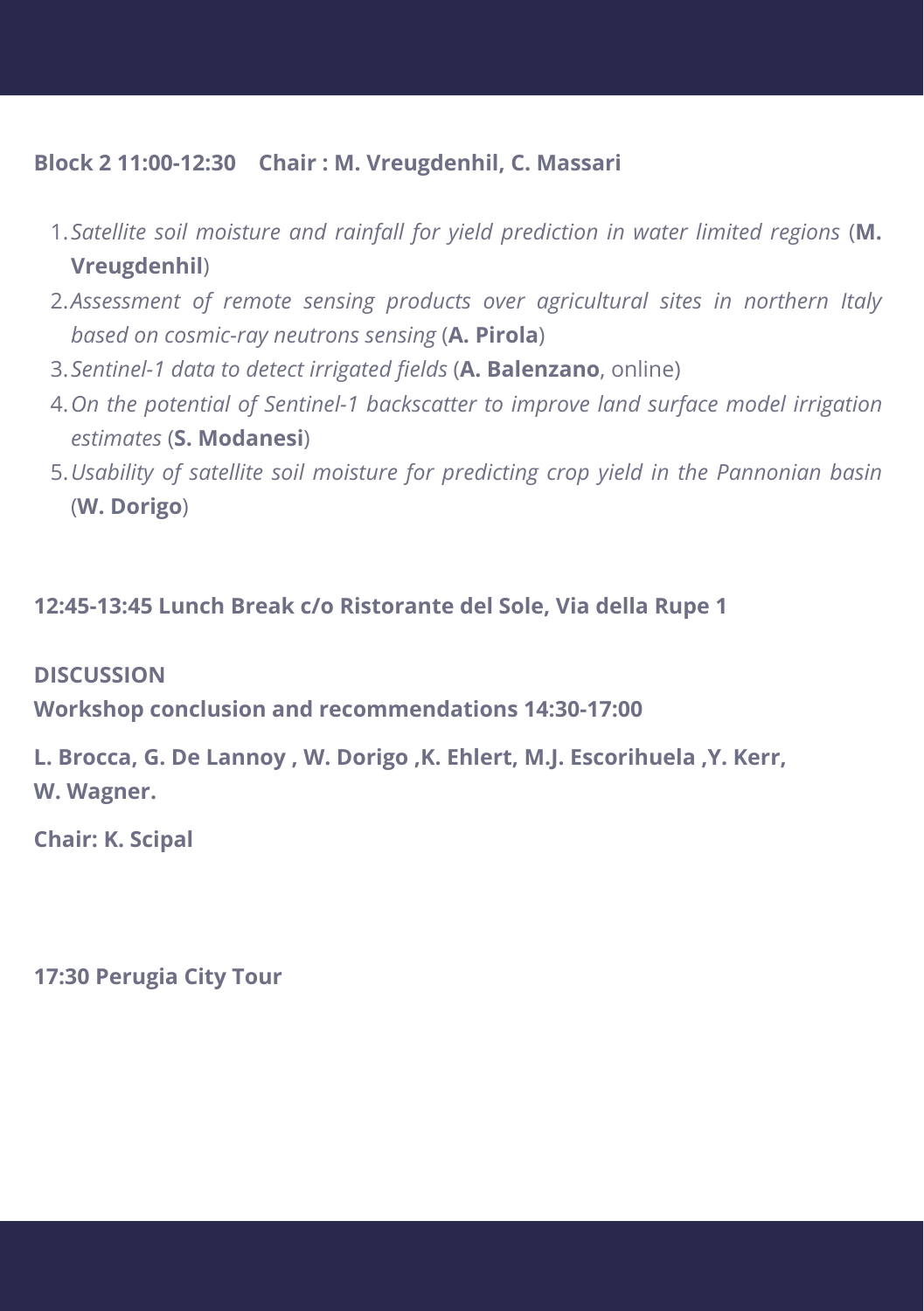# **8-9th June 2022, 09:00-17:30 Venue: Sina Brufani, Piazza Italia n.12 - Perugia**

## **POSTER SESSION SESSION 1: SATELLITE SOIL MOISTURE RETRIEVAL**

- *A disaggregation/assimilation combined approach for estimating soil moisture at* 1. *high spatio-temporal resolution* (**N. Ojha**)
- *Status of Copernicus operations on C-band soil moisture* (**B. Bauer-**2. **Marschallinger**)
- *Downscaling the ESA CCI soil moisture: high-resolution and long-term soil moisture* 3. *data over Europe* (**L. Zappa**)
- *Soil moisture estimation using combined high-resolution C-band Sentinel-1 and l-*4. *band alos-2 SAR timeseries over the Apulian tavoliere test Site* (**D. Mengen**)
- *Combining coherent and incoherent change detection for soil moisture retrieval* (**D.** 5. **Palmisano**)

#### **SESSION 2: SATELLITE SOIL MOISTURE VALIDATION AND INTERCOMPARISON**

- *Influence of in-situ probes characteristics on smos validation results* (**F. Gibon**) 1.
- *Assessing the spatial variability of soil moisture in the proximity of road networks on* 2. *a large alluvial fan in the himalayan foreland* (**A. Singh**)
- *Fiducial Reference Measurements for Soil Moisture (FRM4SM): towards traceable* 3. *error characterization of in situ soil moisture data for satellite validation* (**I. Himmelbauer**)
- *Evaluation of satellite-based microwave soil moisture data (SMAP and SMOS) over* 4. *Iran* (**M. Jamei**)
- *QA4SM – an online validation tool for satellite soil moisture data* (**W.** 5. **Preimesberger**)
- *Using soil moisture spatiotemporal variability information for mitigating* 6.*hydrogeological risk: the MITIGO project experience* (**T. Lacava**)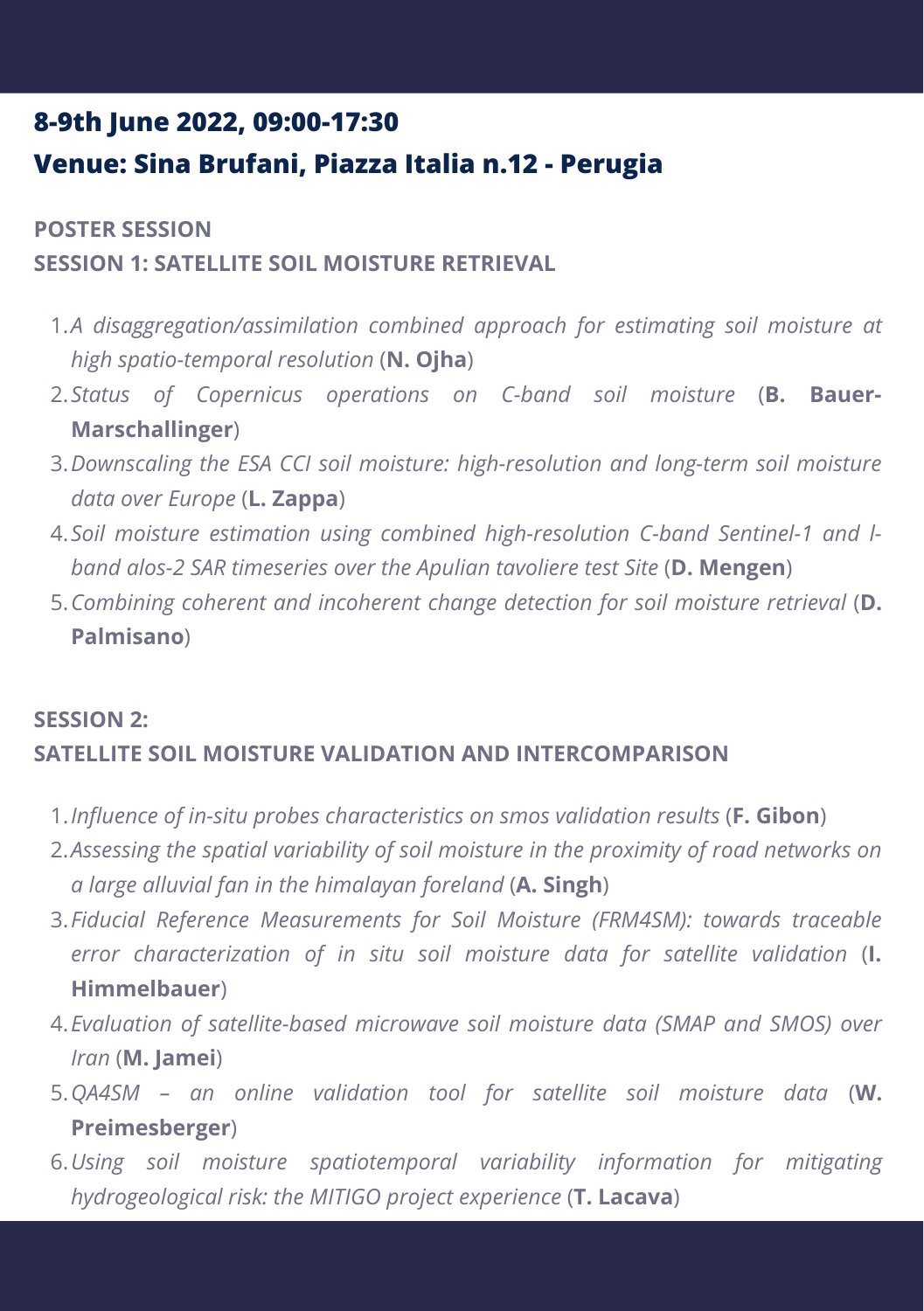#### **SESSION 3: SATELLITE SOIL MOISTURE APPLICATIONS**

- *Intercomparison of current soil moisture products from remote sensing and* 1. *modeling over cosmos field sites in Germany* (**T. Schmidt**)
- *Hydrological model calibration using ASCAT derived soil moisture: the impact on* 2. *discharge predictions* (**D. Dayal**)
- E*valuating remotely sensed soil moisture for event-based rainfall-runoff model in* 3. *Godavari basins* (**I. Sharma**)
- *Integrating satellite-based soil moisture to improve the accuracy of real-time* 4. *precipitation and streamflow estimates* (**S. Swain**)
- *The HSAF operational soil moisture-derived rainfall product* (**L. Ciabatta**) 5.

## **SESSION 4: SATELLITE SOIL MOISTURE APPLICATIONS IN AGRICULTURE**

- *H*o*w much information on irrigation dynamics can be retrieved by satellite soil* 1. *moisture?* (**J. Dari**)
- C*lassification of irrigation systems using soil moisture and actual evapotranspiration* 2.(**G. Paolini**)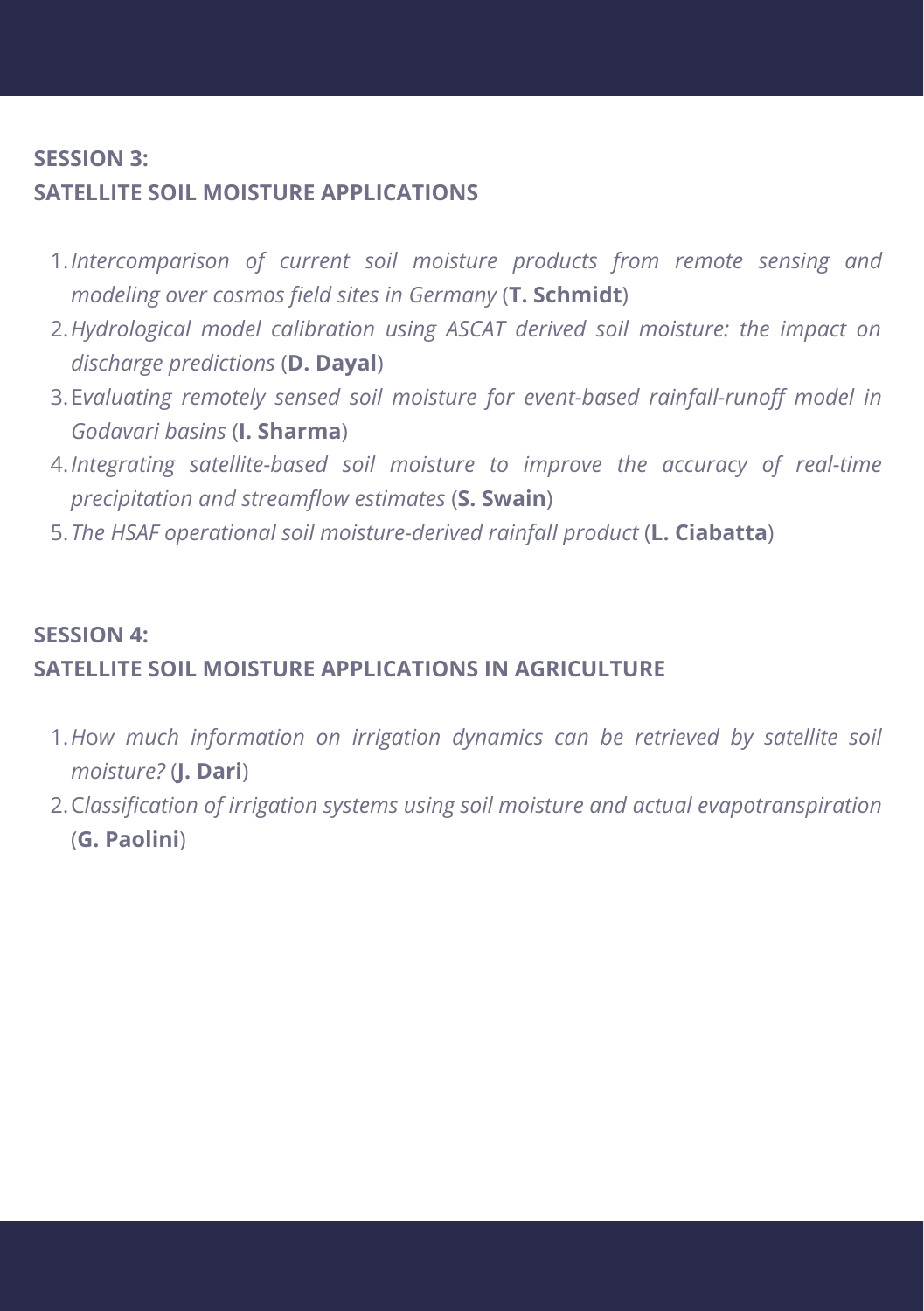## **SCIENTIFIC COMMITTEE**

Tom Jackson – USDA

Luca Brocca - CNR IRPI

Stefania Camici - CNR IRPI

Michael Cosh – USDA

Wade Crow – USDA

Richard De Jeu – VANDERSAT

Gabrielle De Lannoy – KU-LEUVEN

Dara Entekaby – NASA

Yann Kerr – CESBIO

Viviana Maggioni – GEORGE MASON UNIVERSITY

Christian Massari - CNR IRPI

Hamid Moradkhani – UNIVERSITY OF ALABAMA

Lothar Schueller – EUMETSAT

Klaus Scipal – ESA

John J. Qu – GEORGE MASON UNIVERSITY

Wolfgang Wagner – TU-WIEN

Zhiliang Zhu - USGS

### **ORGANIZING COMMITTEE**

Luca Brocca - CNR IRPI

Stefania Camici - CNR IRPI

Christian Massari - CNR IRPI

Chiara Corallini - 20evènti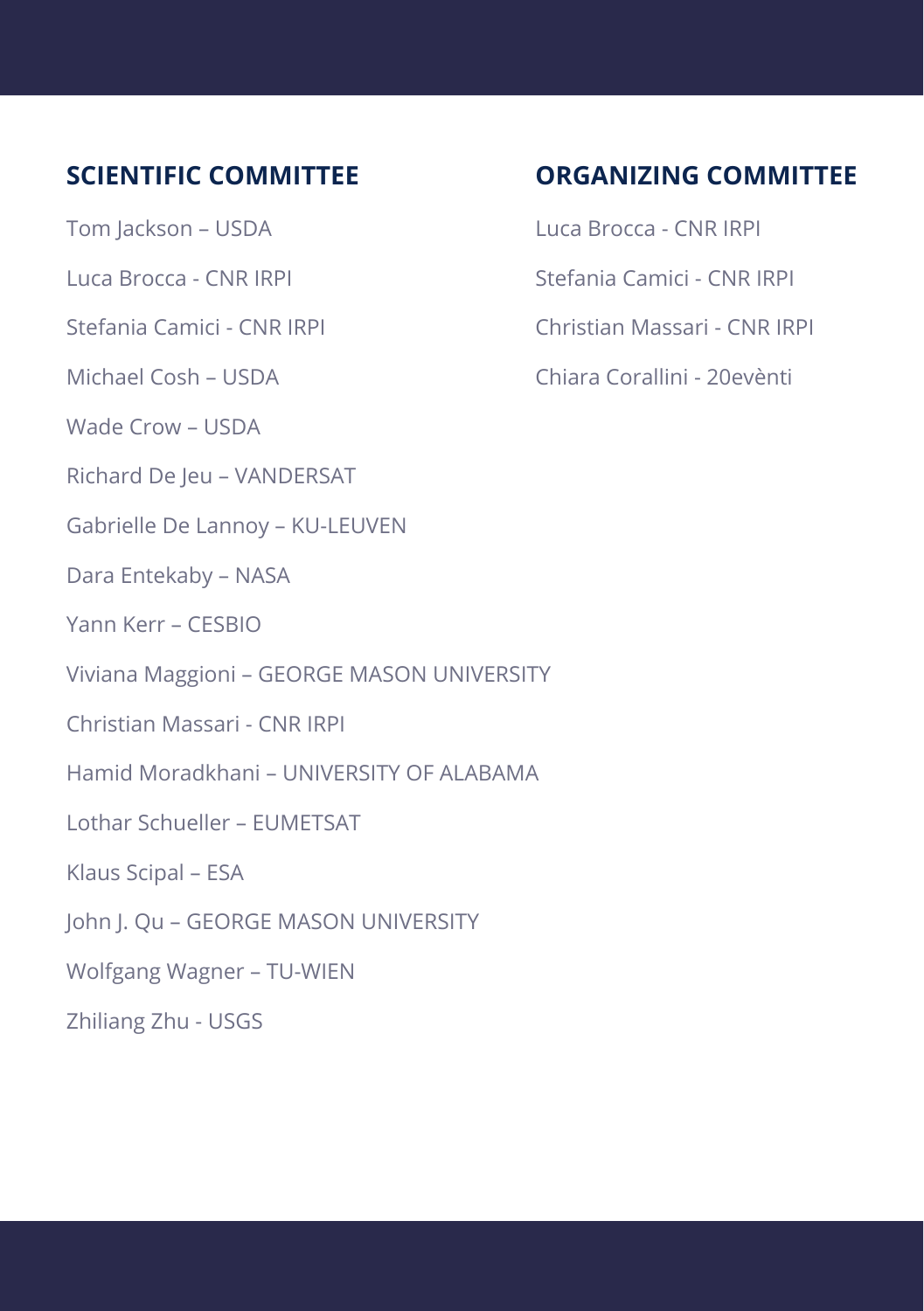# **NOTE**